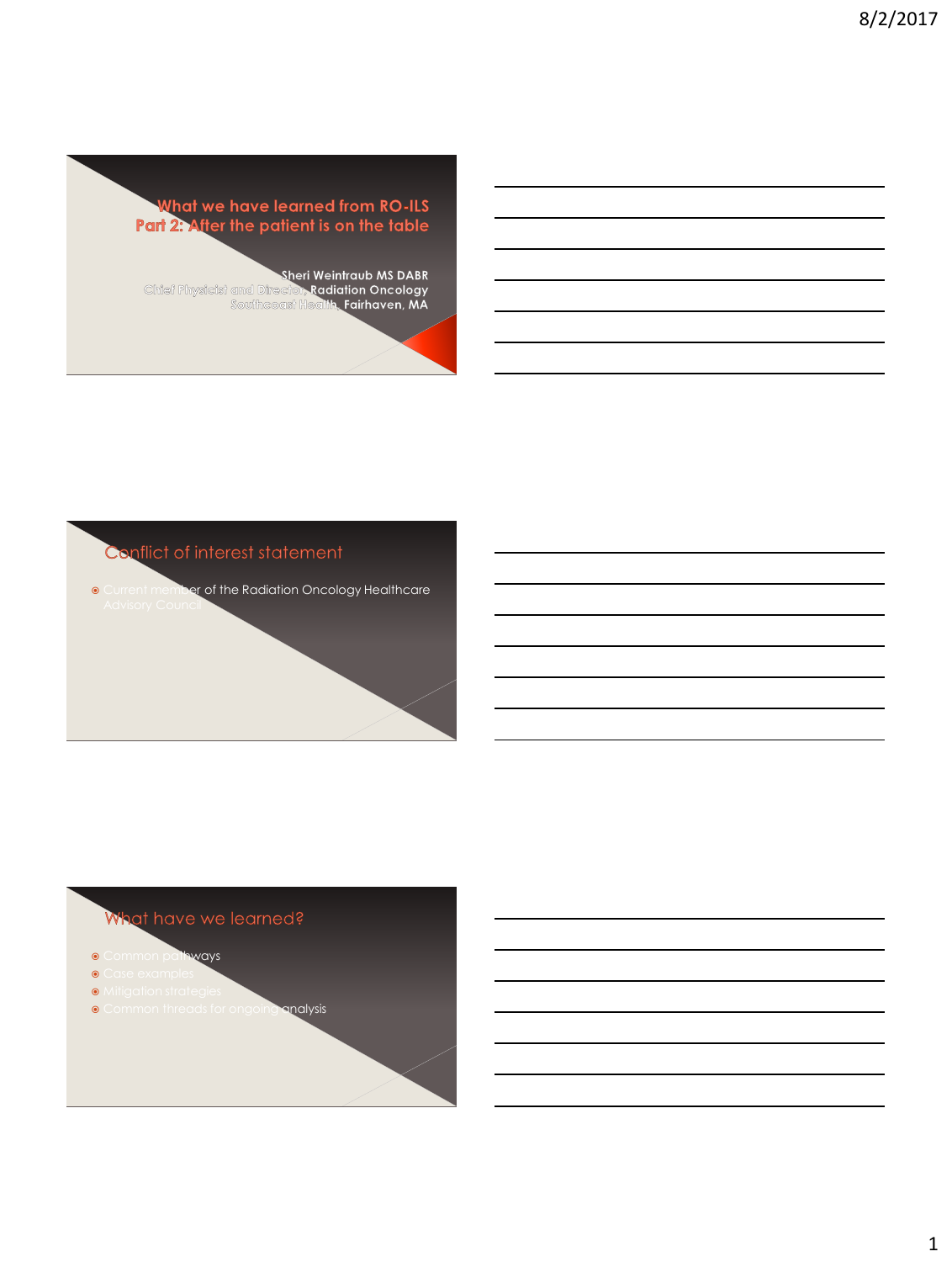|                                    | oncology                                                |                                     |                                                                              | Flow of where errors occur in radiation |                                                                         |
|------------------------------------|---------------------------------------------------------|-------------------------------------|------------------------------------------------------------------------------|-----------------------------------------|-------------------------------------------------------------------------|
| <b>Before</b><br><b>Simulation</b> | <b>Pre-Planning</b><br>Imaging and<br><b>Simulation</b> | <b>Treatment</b><br><b>Planning</b> | <b>Pre-Treatmen</b><br><b>QA Review</b><br>(ex: Physics<br><b>Plan Check</b> |                                         | <b>After</b><br><b>Treatment</b><br><b>Course</b> is<br><b>Finished</b> |

|  |  | _____ |
|--|--|-------|
|  |  |       |
|  |  |       |
|  |  |       |





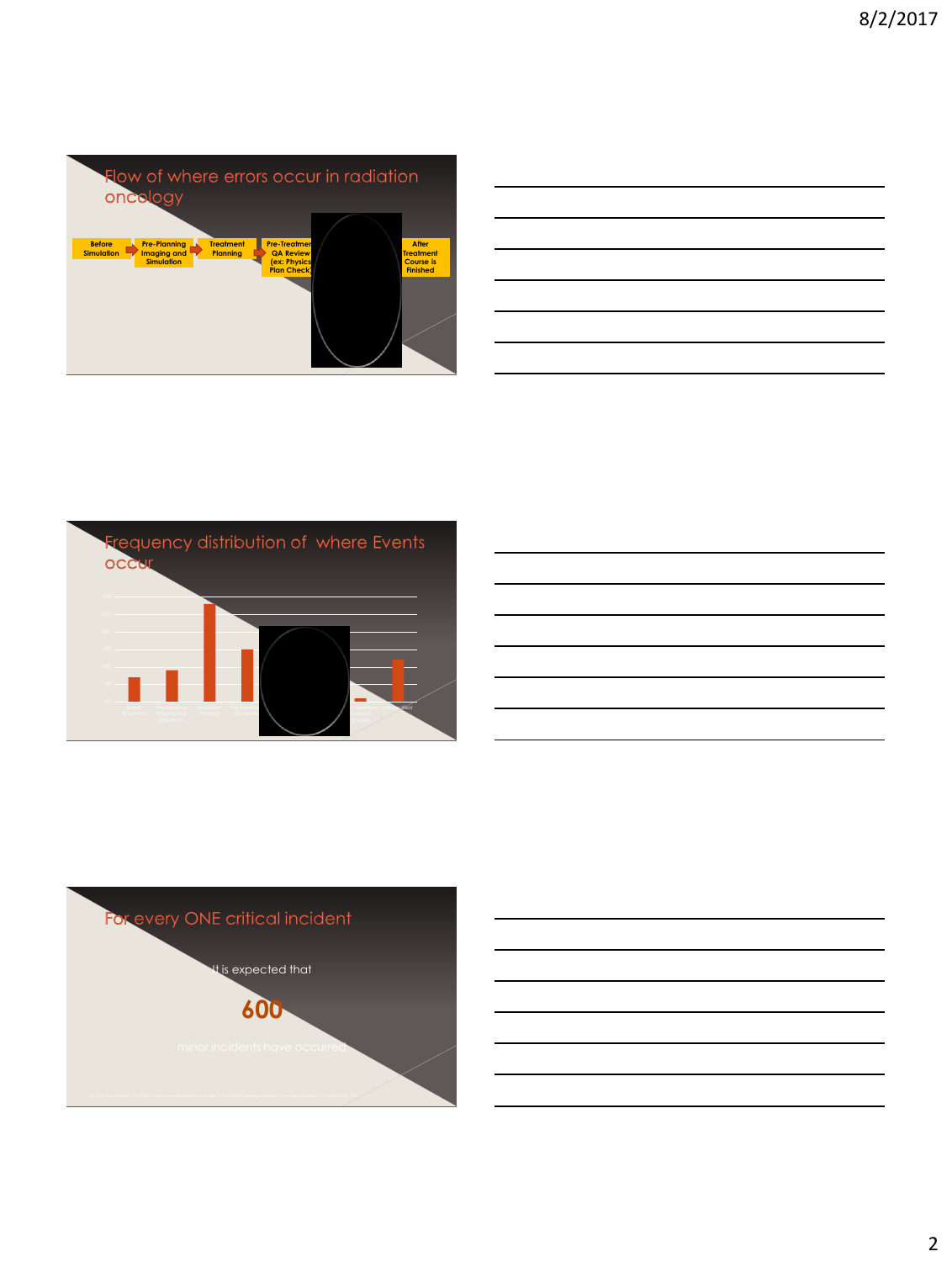

| <u> 1989 - Johann John Stone, markin sanadi amerikan bahasa dan berasal dan berasal dalam berasal dalam berasal da</u> |  |                                                                                                                                                                                                                                      |
|------------------------------------------------------------------------------------------------------------------------|--|--------------------------------------------------------------------------------------------------------------------------------------------------------------------------------------------------------------------------------------|
|                                                                                                                        |  | <u> London Communication and the communication of the communication of the communication of the communication of the communication of the communication of the communication of the communication of the communication of the co</u> |
|                                                                                                                        |  |                                                                                                                                                                                                                                      |
| <u> La Carlo de la Carlo de la Carlo de la Carlo de la Carlo de la Carlo de la Carlo de la Carlo de la Carlo de l</u>  |  |                                                                                                                                                                                                                                      |
| <u> 2000 - Andrea Andrew Maria (h. 1888).</u>                                                                          |  |                                                                                                                                                                                                                                      |
| ,我们也不会有什么?""我们的人,我们也不会有什么?""我们的人,我们也不会有什么?""我们的人,我们也不会有什么?""我们的人,我们也不会有什么?""我们的人                                       |  |                                                                                                                                                                                                                                      |



#### egorizing the data Ca

Inceports commonly fall into one of the following buckets:

Other



- $\odot$
- **Target selection**
- **Communication**
- Haste
- Motion management • Prior treatments **Treatment Planning**

Changes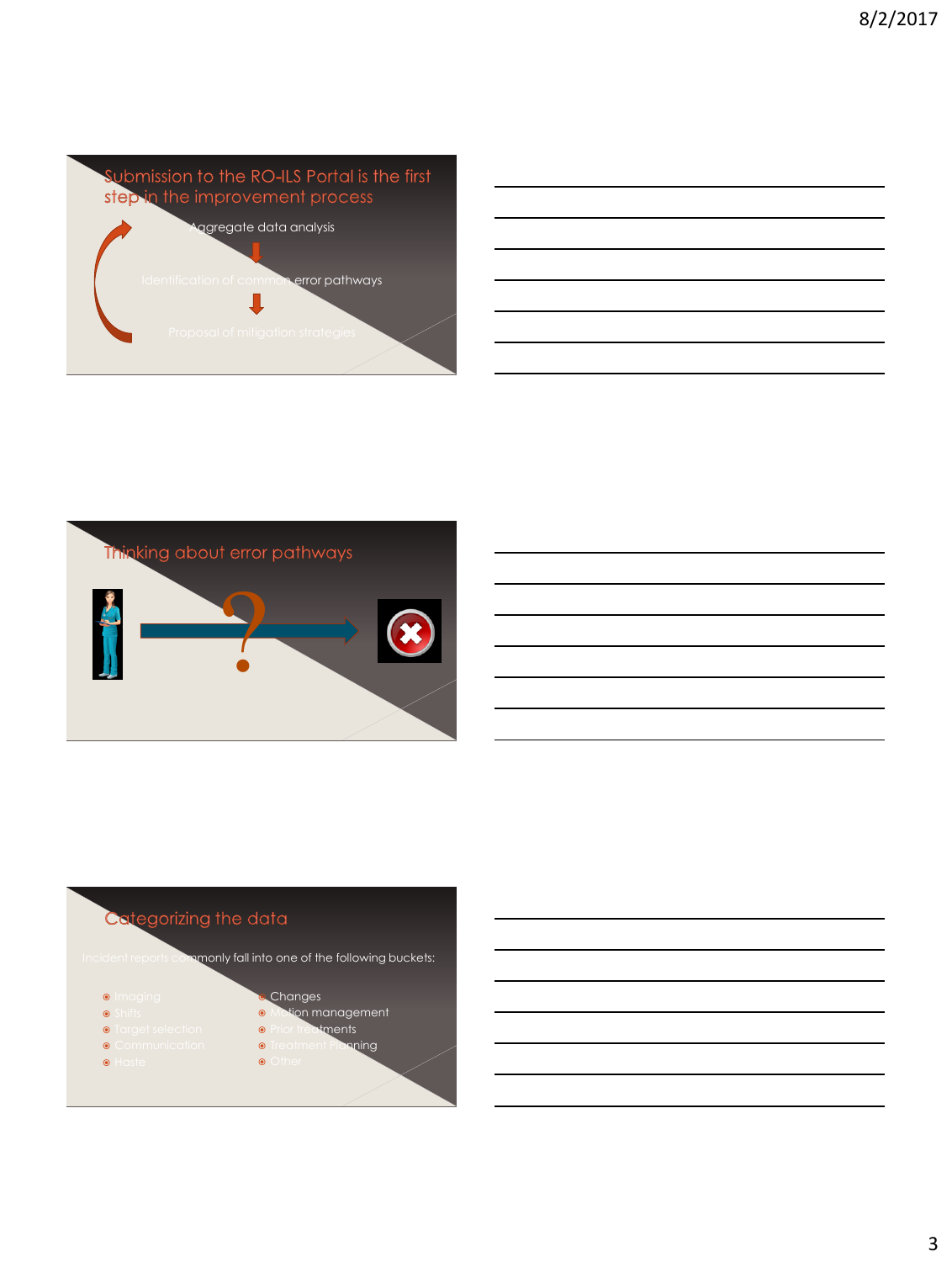

| <u> 1989 - Andrea Andrew Maria (h. 1989).</u> |  |  |  |
|-----------------------------------------------|--|--|--|
|                                               |  |  |  |

# Imaging Errors and Shift Errors

 $\epsilon$  events had been submitted to RO-ILS





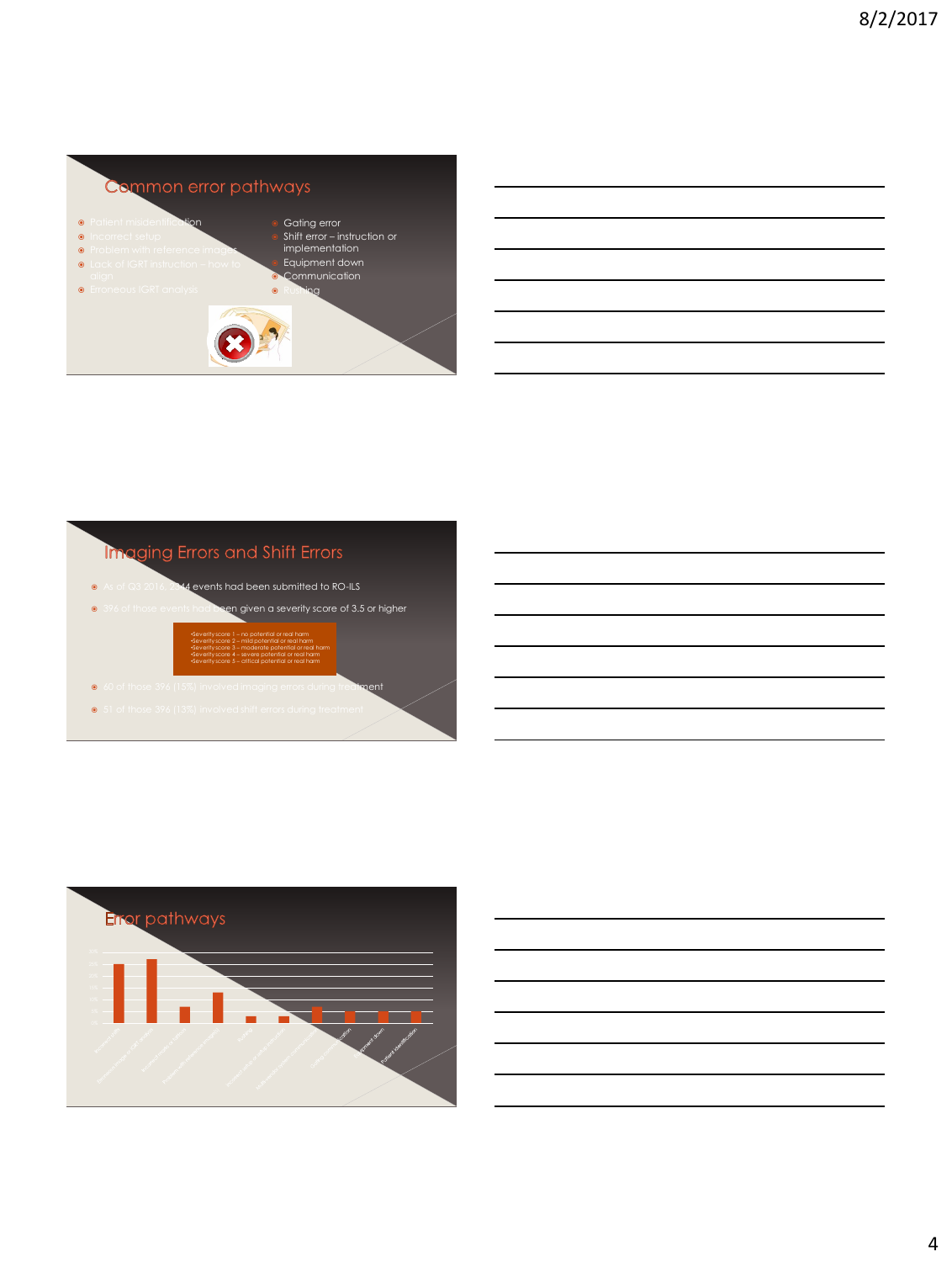

|  |  | ,我们的人们就会在这里,我们的人们就会在这里,我们的人们就会在这里,我们的人们就会在这里,我们的人们就会在这里,我们的人们就会在这里,我们的人们就会在这里,我们<br>第一百一十一章 我们的人们的人们,我们的人们的人们,我们的人们的人们的人们,我们的人们的人们,我们的人们的人们,我们的人们的人们,我们的人们都会不会不会。我们的 |
|--|--|----------------------------------------------------------------------------------------------------------------------------------------------------------------------|
|  |  | <u> 1989 - Johann Stoff, deutscher Stoff, der Stoff, der Stoff, der Stoff, der Stoff, der Stoff, der Stoff, der S</u>                                                |
|  |  | <u> 1989 - Johann Stoff, deutscher Stoff, der Stoff, der Stoff, der Stoff, der Stoff, der Stoff, der Stoff, der S</u>                                                |
|  |  | <u> 1989 - Johann Stoff, deutscher Stoff, der Stoff, der Stoff, der Stoff, der Stoff, der Stoff, der Stoff, der S</u>                                                |
|  |  | <u> 1989 - Johann Stoff, amerikansk politiker (d. 1989)</u>                                                                                                          |
|  |  | <u> 1989 - Johann Barn, amerikan bernama di sebagai bernama di sebagai bernama di sebagai bernama di sebagai ber</u>                                                 |
|  |  | ,我们也不会有什么?""我们的人,我们也不会有什么?""我们的人,我们也不会有什么?""我们的人,我们也不会有什么?""我们的人,我们也不会有什么?""我们的人                                                                                     |





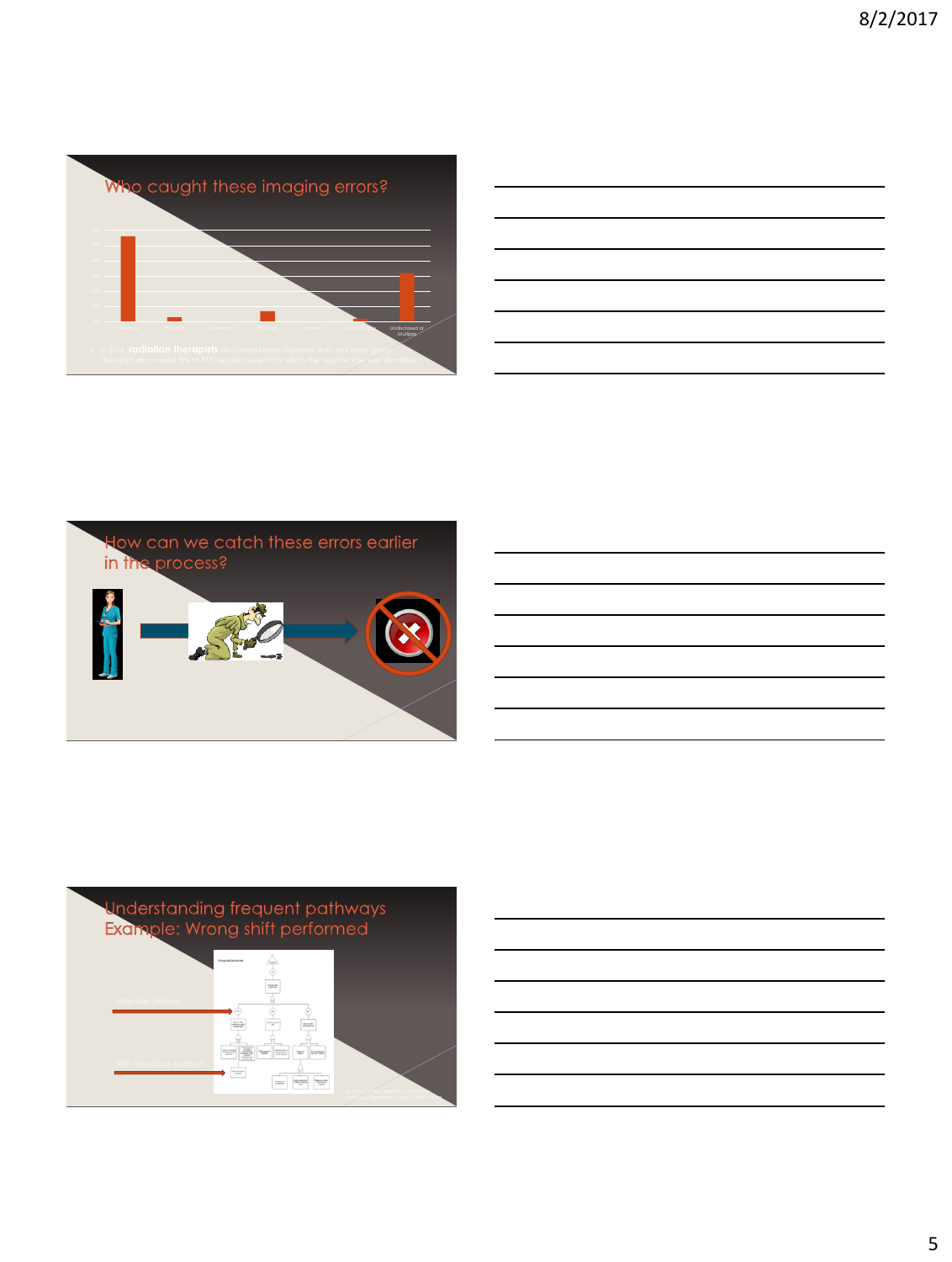

| <u> 1989 - Johann Stoff, amerikansk politiker (d. 1989)</u>                                                           |  |
|-----------------------------------------------------------------------------------------------------------------------|--|
| <u> 1989 - Andrea Andrew Maria (h. 1989).</u>                                                                         |  |
| <u> 1989 - Johann Stoff, deutscher Stoff, der Stoff, der Stoff, der Stoff, der Stoff, der Stoff, der Stoff, der S</u> |  |
| <u> 1989 - Johann Stoff, amerikansk politiker (d. 1989)</u>                                                           |  |
| <u> 1989 - Johann Stoff, deutscher Stoff, der Stoff, der Stoff, der Stoff, der Stoff, der Stoff, der Stoff, der S</u> |  |
| <u> 1989 - Andrea Andrew Maria (h. 1989).</u>                                                                         |  |





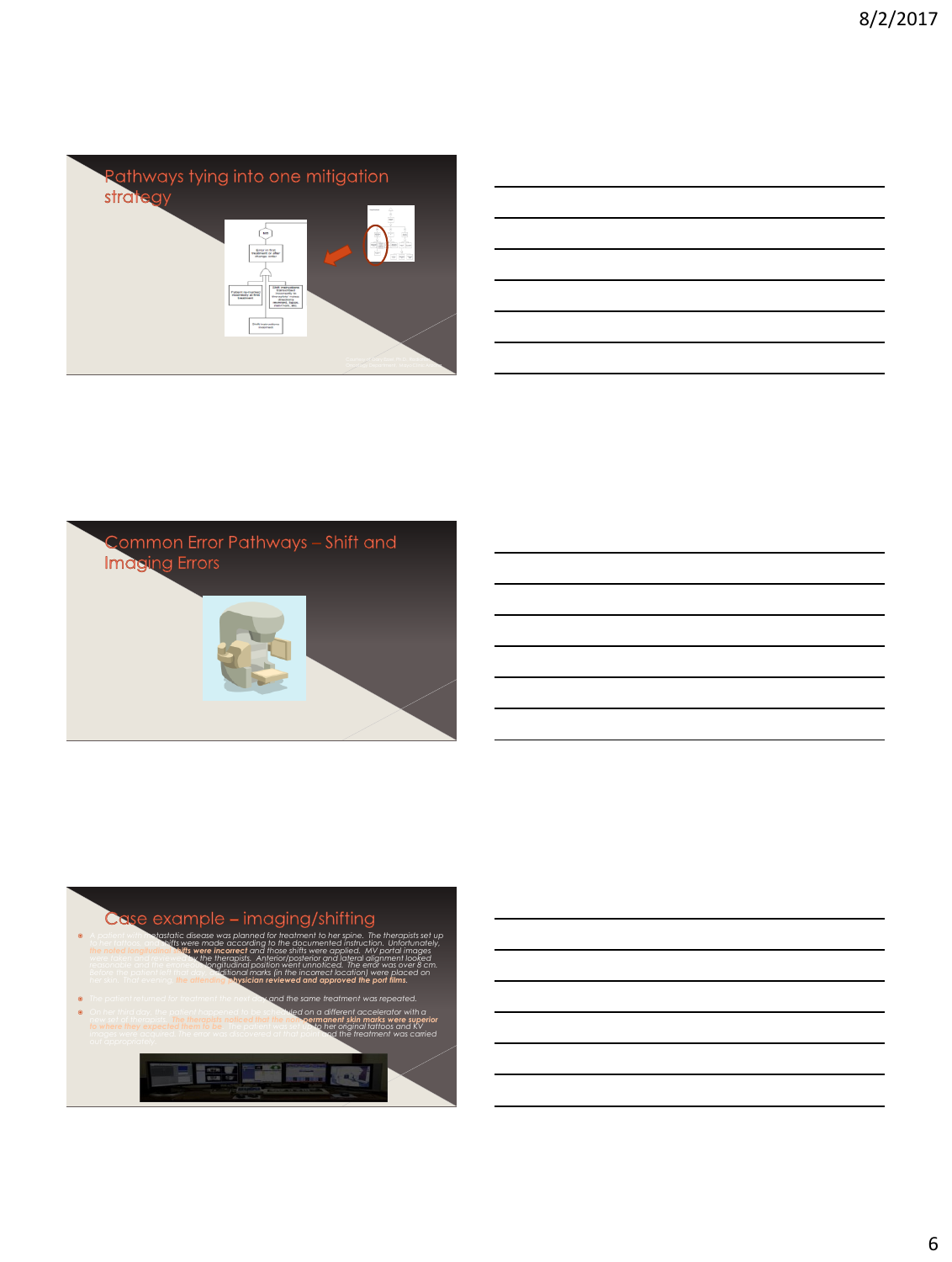



## $\mathbf{C}\mathbf{C}$

- *A patient was being treated with a routine course of radiation therapy. Image guided setups were used daily*
- *During the planning process, the dosimetrist had moved the isocenter in order to improve the dose distribution. Unfortunately, the exported DRRs were from an original plan*
- *Planning DRRs and port films were matched daily, and the*
- *The incorrect DRRs and geometric treatment miss were*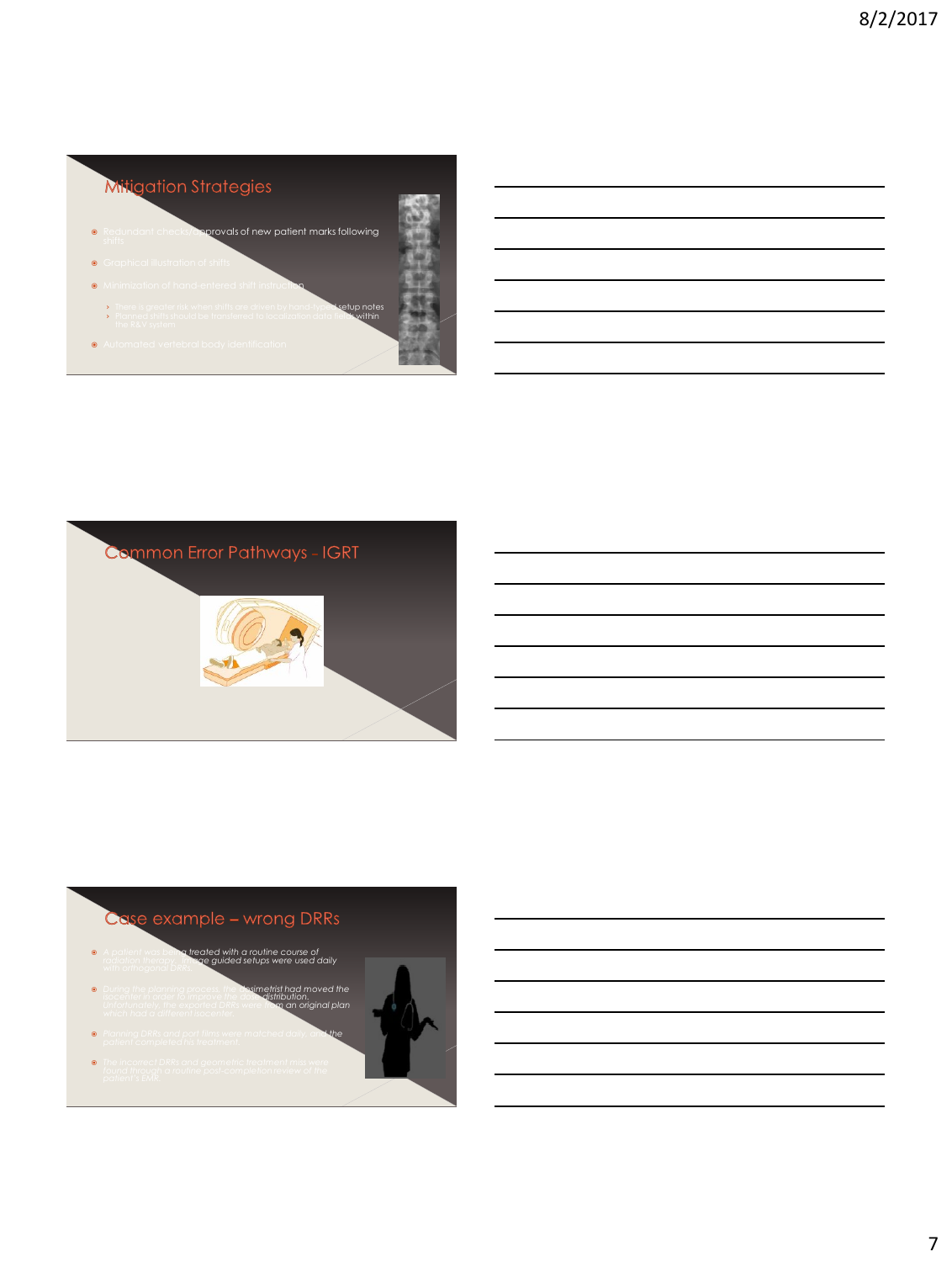## **Mitigation Strate**

- Redundant checks of the planned and
	- imaging isocenter › Physicist QA
	- › Therapist QA
- **•** Resist autopilot employ critical thinking



- **•** Poor quality reference image(s) **Image quality reviews for visibility, use technique protocols**
- **Challenging anatomy >** Take special care with extremities and vertebral bodies, utilize CT protocols, training, and clearly identified landmarks **O** Omission of IGRT
- **>** Review documented instruction and compliance regularly, also Accidental keystrokes during the fusion/shift process
- › Shifts beyond a certain size should require additional verification. A
- **Erroneous IGRT analysis** › Ensure clear communication from MD regarding what proper

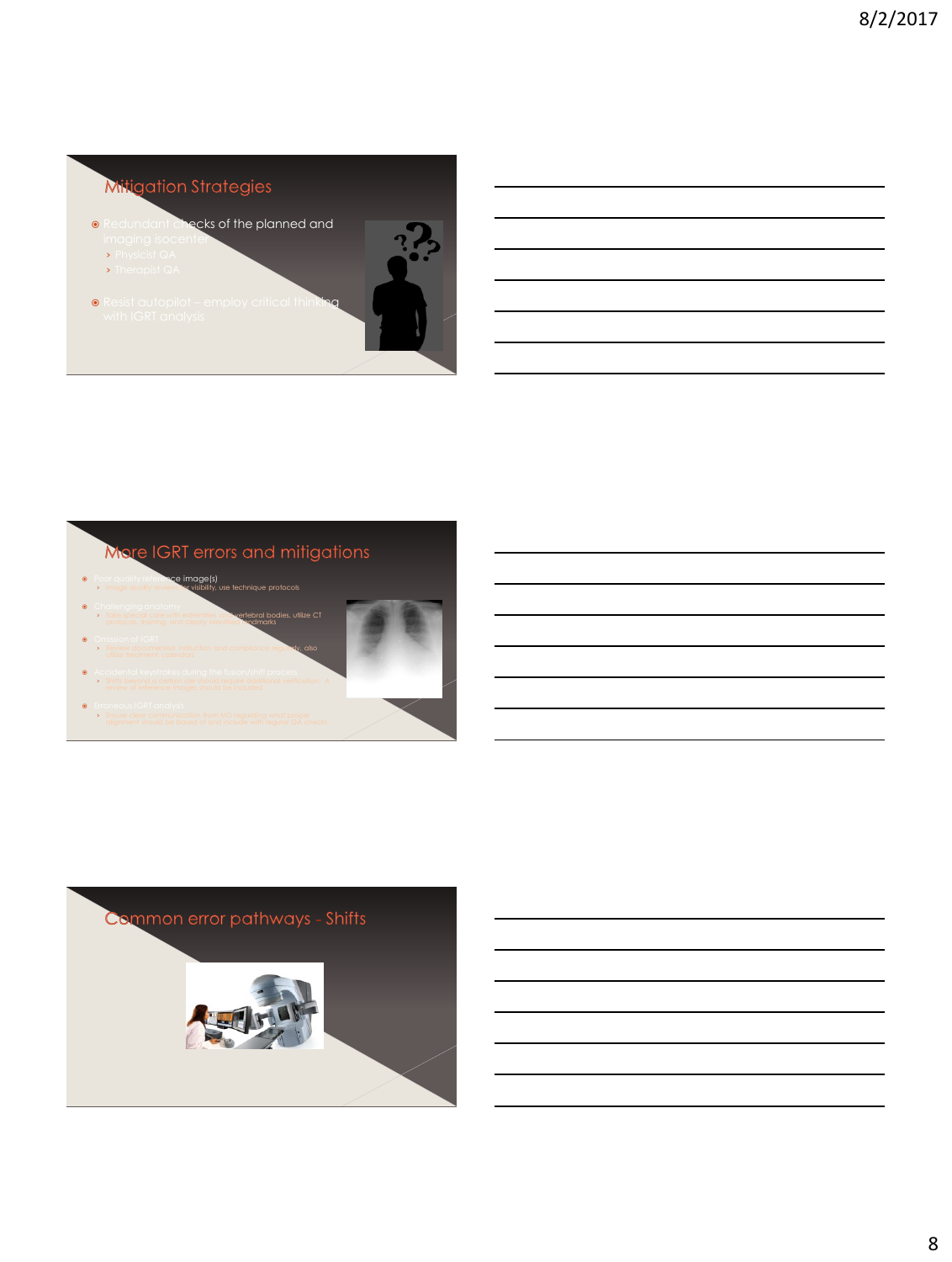### $\mathbf{C}$ d

- **An SBRT lung patient underwent a verification simulation on** ator the day before he was to begin his therapy. It was determine**d that a 0.3 cm anterior shift was**<br>required and that was hand-w**ritten on a standard**
- **•** Per standard procedure, the shift was then transcribed in to then transcribed in to<br>s entered as 3.0 cm.<br>et up and shifted 3.0 cm<sub>.</sub>
- **The following day, the patient was set up and shifted 3.0 cm**<br>anterior. Fortunately, the error was caught on imaging and the patient was caught on imaging and the patient was ultimately treated in the correct position.<br>The correct position.

# Mitigation Strategie Automated shift calculations and documentation edundant checks/read<br>ocumentation **.** Redundant checks/read-back of any manual shift **•** Re-imaging policy for shifts beyond a certain

## **Mo**

- **Miscommunication from dosimetry • Robust QA and communication**  Multiple treatment sites **Previously treated patients** R&V sy
- **>** Ensure correct isocenter association between tx **plan and image** › Utilize checklists
- **•** Confusion due to a feet first or prone patient position › Proper position identification in the simulation and planning software › Consider 3D diagrams to graphically communicate shifts,
- › Incorporate orientation into time-out procedures **.** Lacking understanding of how the IGRT software uses and › System training is important. Understand if automated shift boxes are

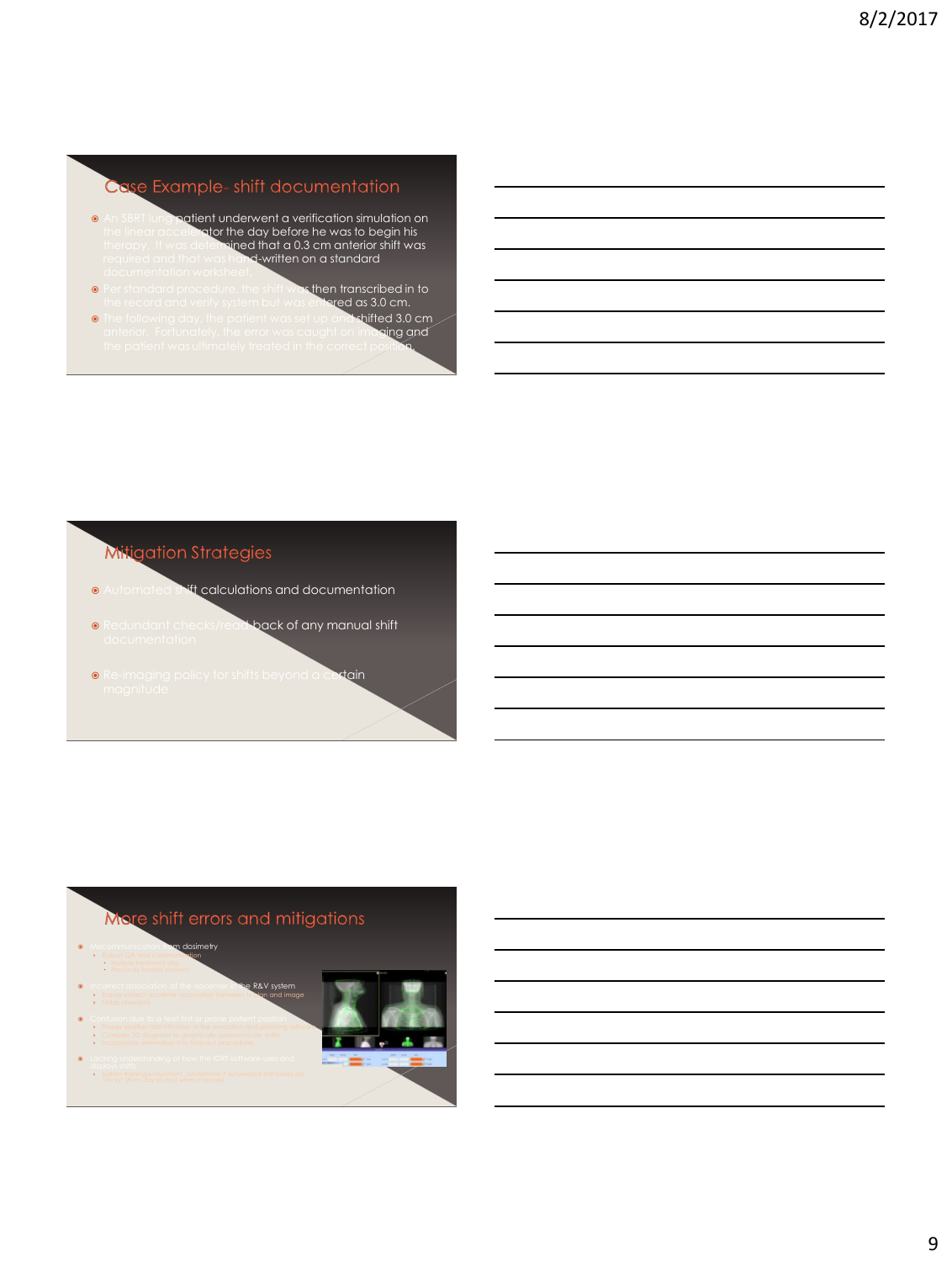

The c

- rushing to start a patient after simulation
- $\alpha \rightarrow \alpha A \rightarrow \alpha$
- > MITIGATION: Define expectations, communicate, and schedule smartly Machine schedule – running behind
- › WHY? Machine down, sick patients, patient volume, you name it!



## The c **Standardization is key** › Prescriptions and directives › Treatment plan documentation **>** Clinical treatment notes and documentation › Patient setup instruction **We rely on teamwork** › Therapy teams sometimes divide and conquer but there is a › Minimize disruption and hand-offs in workflows (in all areas)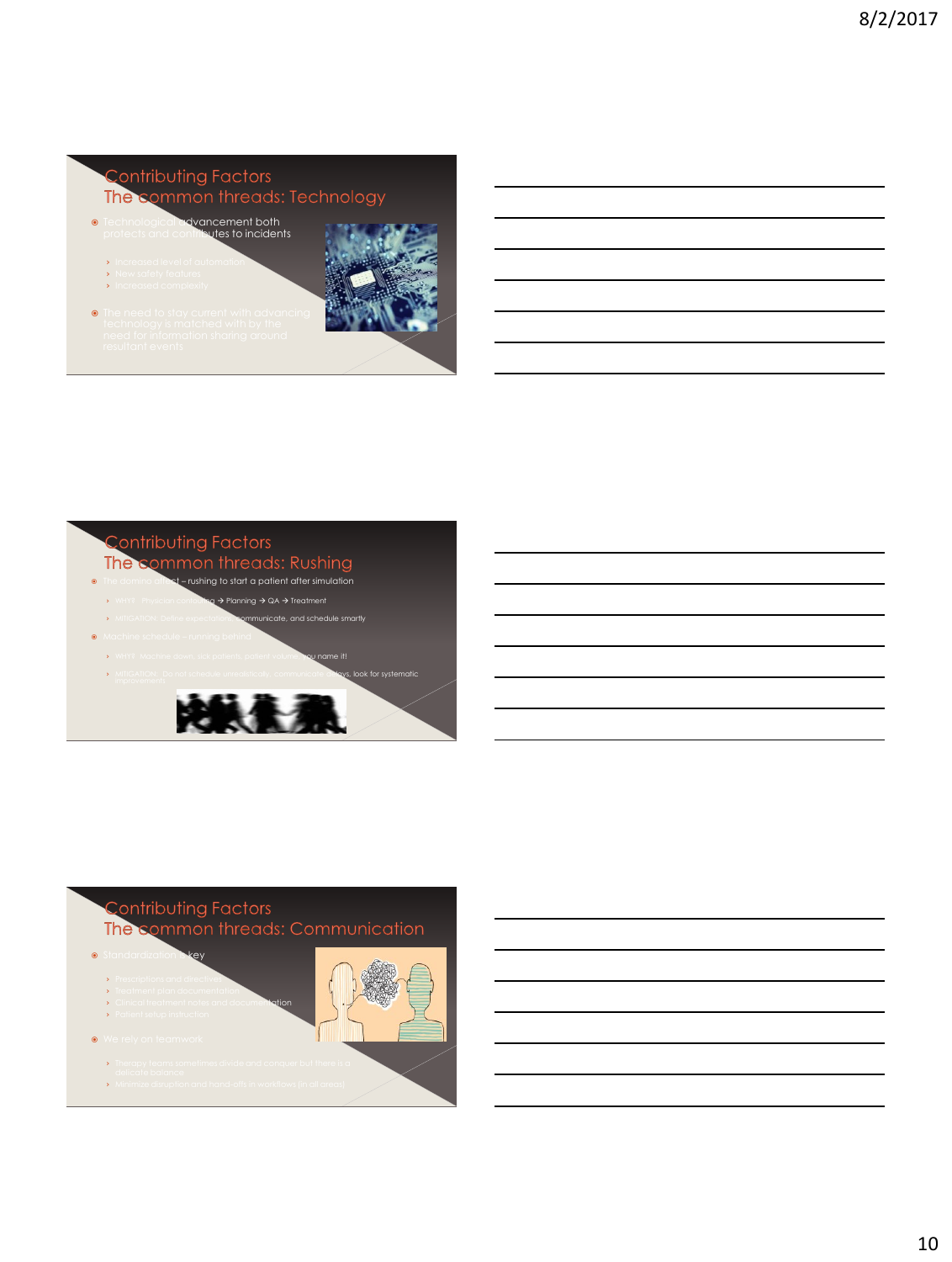# The c We are all only human... *but*... > There is a time and a place. otected

- **>** Team discussions about disruptions and a focused environment should be hosted periodically and as
- › A forum for communication should exist so that

# Macroscopic lessons learned from RO-ILS

 $\alpha$  effective at

- ot unique to one organization or
- 
- › Automation
- › Checklists
- RO-ILS reports allow for the identification of

| <b>Three Aff performed</b>          | ç                               |
|-------------------------------------|---------------------------------|
|                                     | $\frac{1}{2}$                   |
| ÷                                   | ٠                               |
| -an-<br>٠                           | he gan<br>24.17<br>٠            |
| Ė<br>÷<br><b>SOLUTION</b><br>æ<br>z | <b>TOP</b><br>http:<br>w<br>100 |
| <b>SERVICE</b><br>≈                 | 79297<br>w<br>$\frac{1}{2}$     |
|                                     |                                 |



- › A non-punitive incident learning environment is key Information sharing should be encouraged and commended
- $\bullet$